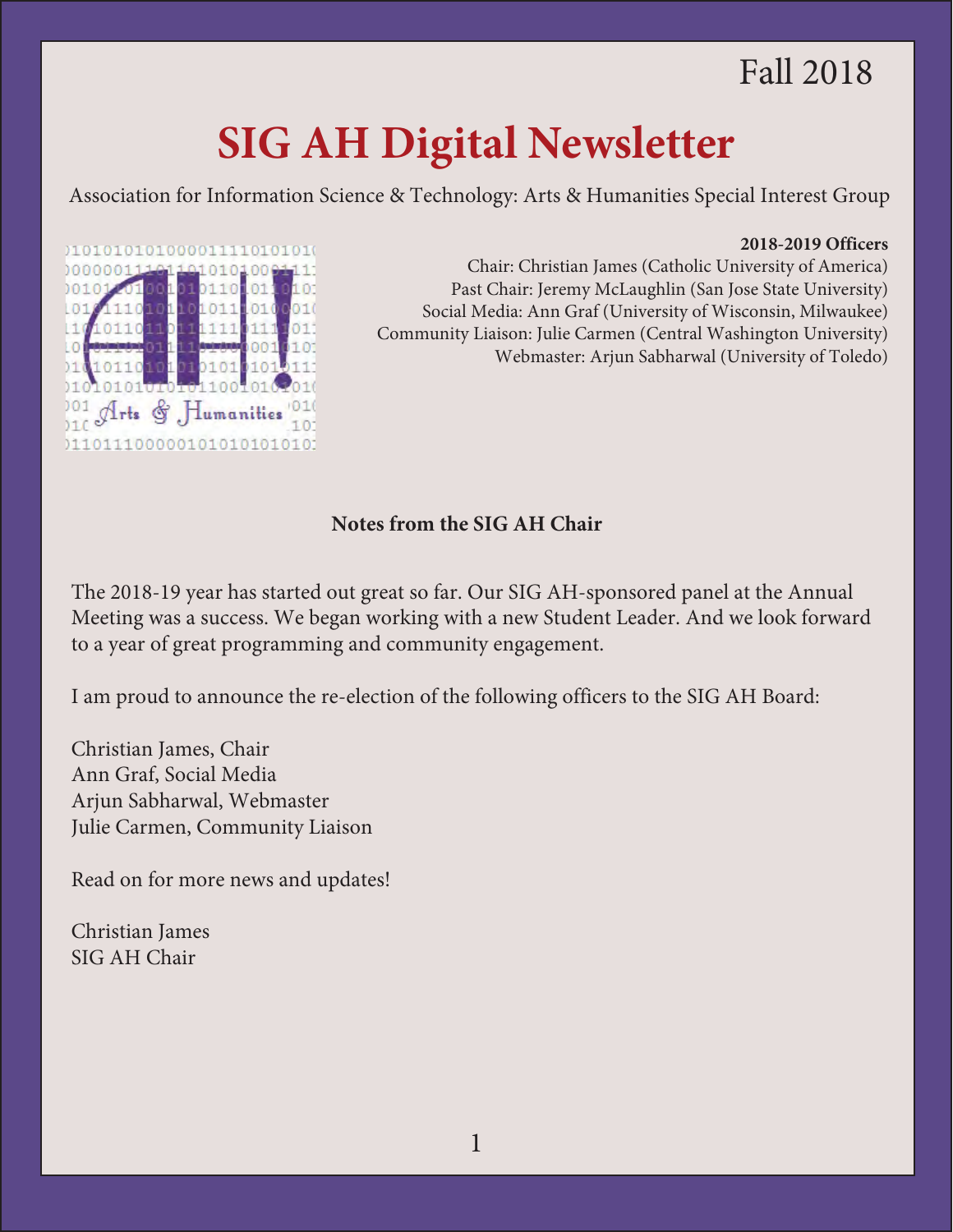# **Report on Washington Library Association Conference**

# *by Julie Carmen*

I attended the Washington Library Association Conference in October, at the Yakima Convention Center, Yakima, Washington. Of the nine sessions I attended, I will highlight the sessions that pertain most fittingly to digital initiatives, technology, arts & humanities. The session: "Primarily Washington: Bridging the Gap between Primary Sources & Curriculum" was presented by the Washington State Library and they featured the portal on their website which shares new lesson plans designed by digital collections from the state of Washington. These collections are featured in exhibits and lesson plans and represent primary sources from Washington State Library and Archives and teacher-developed lesson plans. These lesson plans are not just for K-12 ages but can be used for college-entry preparation as well. Some Lesson Plans are inquiry-based, 1-2 day projects, with most plans created for 7th Grade Social Studies and 12th Grade Civic Studies.

- <http://www.primarilywashington.org/>
- <http://www.primarilywashington.org/collections/show/19>
- <http://primarilywashington.org/exhibits>
- <http://leg.wa.gov/CivicEd/Pages/default.aspx>

I found this session fascinating as this appears to be a type of Open Educational Resources (OER) approach. It will be interesting to see which colleges and universities will upload lesson plans in the future using these primary sources. I am also curious if other state libraries are using their primary sources to create freely shared lesson plans as well.

A wonderful online resource I learned about was found in the session: "Cultivating Health: Harvesting beyond the Basics of Health Information". This presentation was led by Michele Spatz, with the National Network of Libraries of Medicine, NNLM. She showcased a free online source for amazing free resources found on medicine. It is a government website, Medline Plus:<https://medlineplus.gov/>

She showed a great feature of this website is that you can toggle between English and Spanish quite easily. You can also browse for scholarly materials on diseases, conditions, drugs, and supplements. Also impressive is that this resource is great for researching lab test information and most lab test results and what they mean.

I attended an inspiring session: "Making Music in the Stacks", in which professionals go into a classroom and help a group of students or adults create music and art from reading a book. They work with instructors or organizers of the program, who will assign a book to read before the program starts; the book works as a muse for the rest of the program. These professionals, Geoff Larson, Executive Director of The Bushwick Book Seattle Club, and Nate Bogopolsky, Director of STYLE, divide students into groups, where one group will work on art for the cover of their song, then another group works on verse and chorus, and then they switch, so that all students may have the experience of creating art and song. At the session I attended they used a synthesizer in a box, and played three pre-designed tempos. The group at the session voted on the tempo to use, and then we were all asked questions based on a book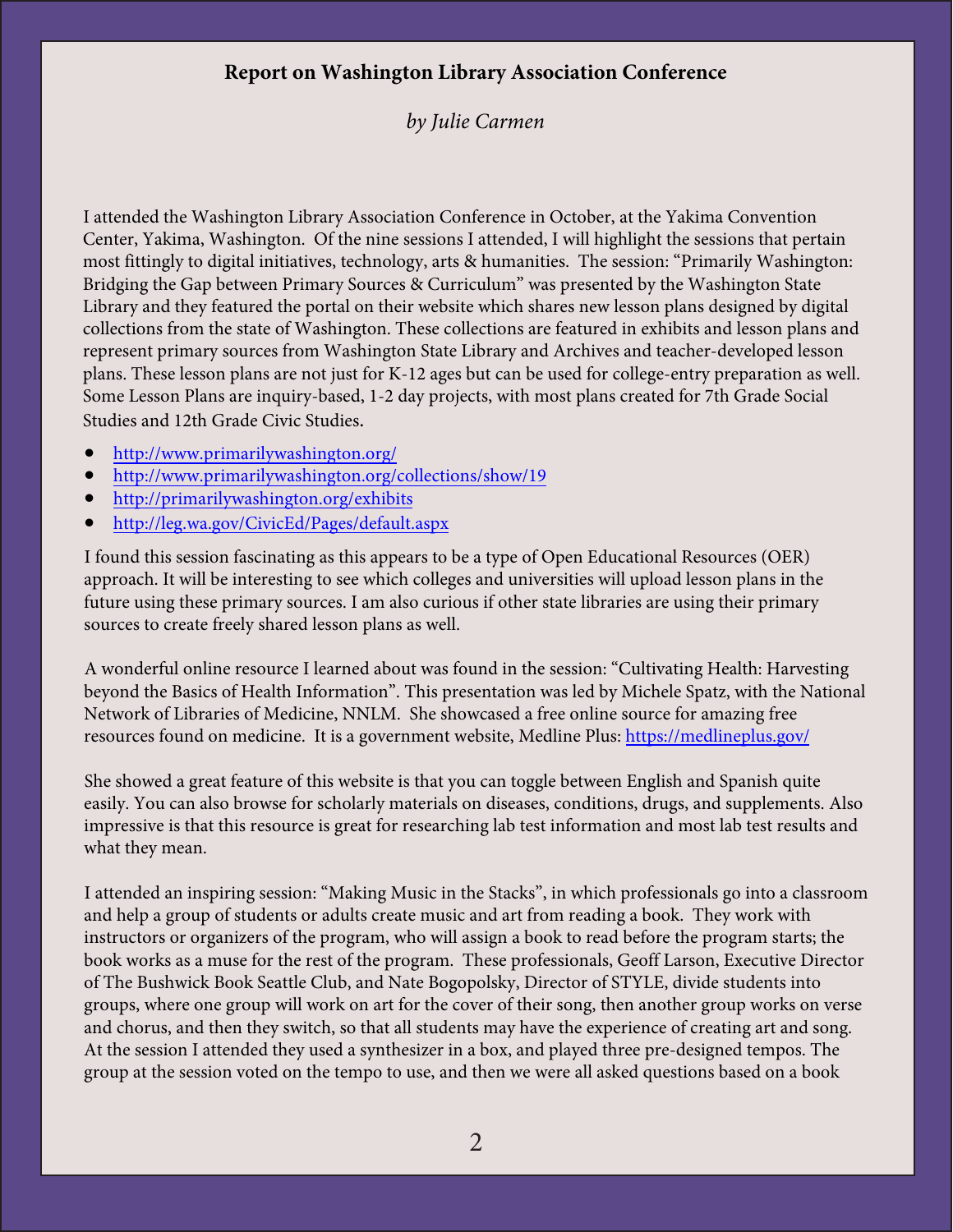#### *continued from page 2*

that was read to us. Using the book to write the words of what feelings the book inspired in us, the leader helped us write a song. This is a similar approach used in their program, in which the book is the foundation of the building of a song. The experience within this session left a lasting impression on me. If this type of program effects students in a similar manner it will have quite a powerful impact. From the presenters' reports; they bring in a recording studio a week later, and record the students singing and performing. The art work and recorded songs are also uploaded to their website, so that students can share their creations. Here are their websites:

- <http://thebushwickbookclubseattle.com/>
- <http://learningwithstyle.com/library-program/>

The title of the song our session created is called: Belong; The Library Song and it is currently viewable here:<http://learningwithstyle.com/102018-dreamers-wla/>

They create similar programs in K-12 schools, libraries, and for organizational programs for adults. They run this program for a week or more, beginning with the assignment from teachers that all students read a book. This program and process is focused on reading and writing. I kept thinking of the impact this type of program will have on generations of students, many of whom will be writing and creating art and music for years to come, based on this experience. I was impressed with this entire approach as I have never seen anything like it that demonstrated the use of books as muse, and the ability to work together to create a song. It was a powerful experience for me and one I will never forget.

Another creative session I attended was "Cosplay for All: A How-to Programming Guide for Beginners". This program was presented by Siri Hiltz; Youth Services Librarian at Kitsap Regional Library and Bonnie Svitavsky; Young Adult Librarian at Puyallup Public Library.

They described Cosplay as a type of Composites Program and is also known as Fan Culture. Cosplay is the activity or practice to dress up as a character from any work of fiction. The presenters mentioned one of the first mentions of Cosplay was in a Mother Jones Magazine, Nov/Dec issue 2007. One way to incorporate Cosplay in libraries is to create a Cosplay Sewing Lab which can help students focus on design-thinking, find reference images, learning a little about construction, reading patterns, planning and construction stages. There can also include cape creation as a simple start for a Cosplay session. Some libraries start a session by having a group measure themselves to estimate how much material they would need, and then the program or organization would pay for it. They also purchase material and items from Good Will or other used stores and then alter the items for Cosplay outfits. Other ideas were to: Host Cosplay Contests as there is no creating/crafting supplies needed and contestants supply their own costumes. Hosting a contest simply requires categories and time limits be established, and providing prizes. Sometimes a \$25 Amazon gift certificate is the most popular prize, but small figurines, or professional Cosplay makeup are also popular. When hosting a Cosplay event, another tip was to invite guess speakers to talk about cosplay or invite guest professional make-up artists to teach makeup tips. When hosting a Cosplay event, be sure to advertise the prizes being offered. Each event should have rules explained and advertised. They also were clear to point out that Cosplay does not mean consent: as some fight sexual harassment based on the costumes they are wearing.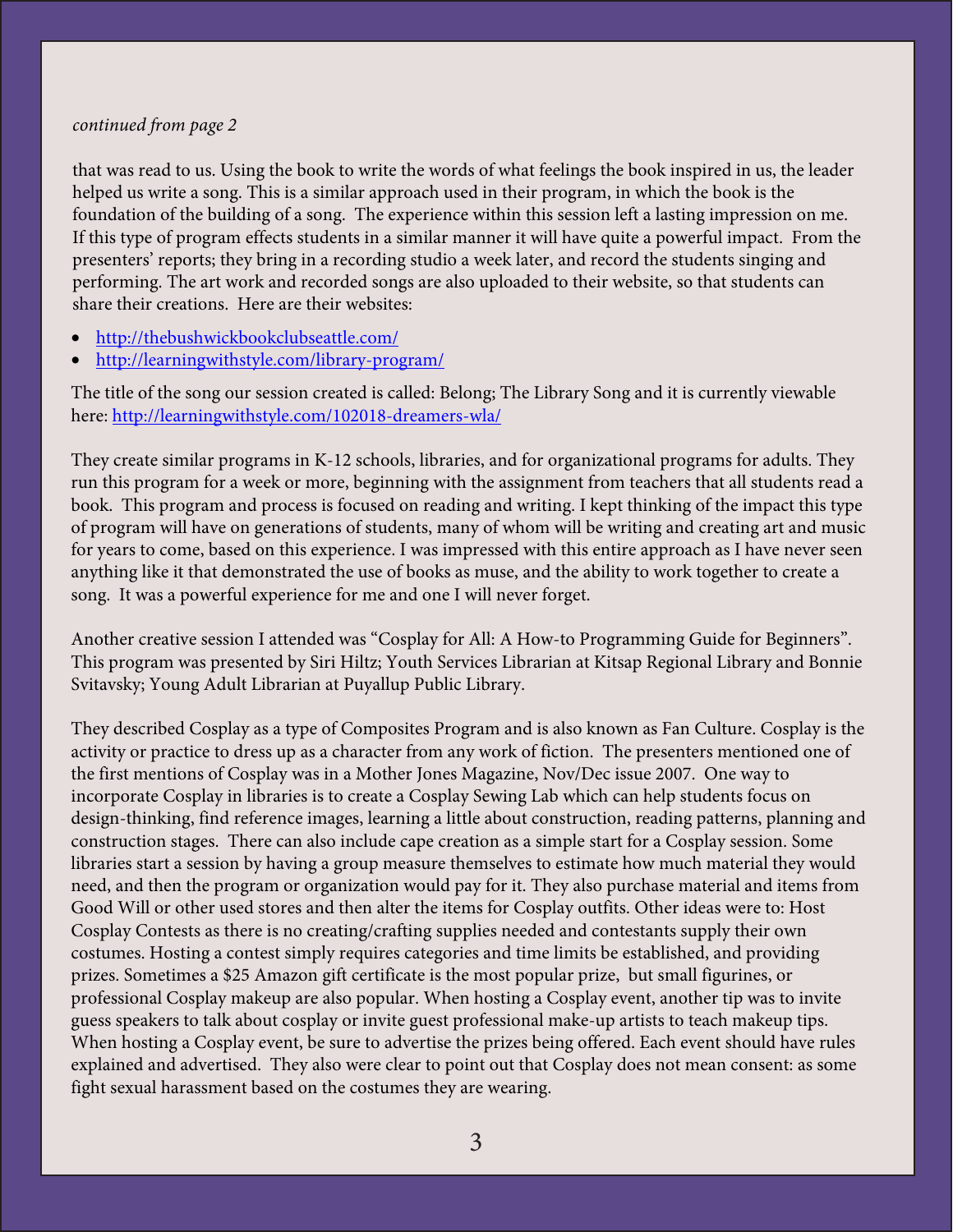#### *continued from page 3*

#### <https://mashable.com/2014/10/15/new-york-comic-con-harassment/#VVOm0sIV0GqT>

They offered many tips on how to run successful Cosplay events and the reasons why Cosplay is so popular. Cosplay not only offers artistic and creative outlets to students, it can also teach skills that involve engineering, art, imagination, social outlet, and connecting with like-minded students. In addition to these supportive attributes, Cosplay gives students a way of feeling less isolate, and may even contribute in their ability to persist to graduation. Here are some resources they shared:

Kroski, E. (2015). *Cosplay in libraries : How to embrace costume play in your library.* Lanham, Maryland: Rowman & Littlefield.

Quindt, S. (2016). T*he costume making guide : Creating armor & props for cosplay* (First ed.). Cincinnati, Ohio: Impact.

This session was eye-opening as I really didn't know what Cosplay was. This hobby has potential to teach STEAM in the library, and also fill a need of a small percentage of our students who may be Cosplayers.

Attending my state's library association annual conference was a blast and helped me network within my state. I look forward to attending again next year.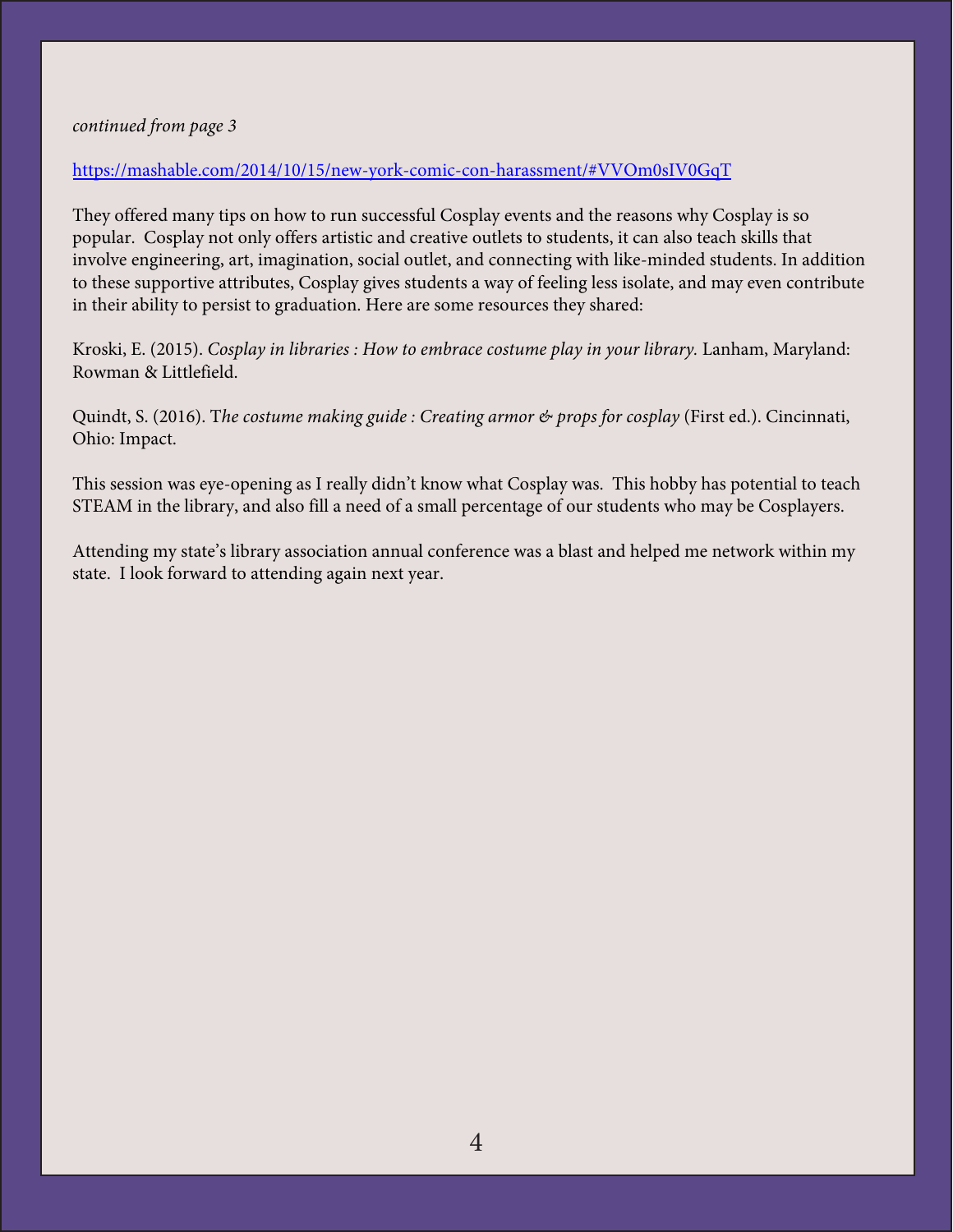### Report on the SIG-AH-sponsored Panel at the ASIS&T 2018 annual meeting in Vancouver, November 10-14

*by Ann Graf*

Our SIG-sponsored panel on Everyday Documentation of Arts and Humanities Collections was well attended at the annual meeting earlier this month in Vancouver. Tim Gorichanaz from Drexel led the discussion and I began by reporting on my research into vocabulary used by the graffiti community to describe their practices and products and how this compared to controlled terminology available for the same within the Getty's Art and Architecture Thesaurus (AAT). Two years ago, there was little match between the graffiti community's demonstrated vocabulary and the AAT with only 15% term availability, but within the past year, additions to the AAT brought that representation up to 70%.

We heard next from Crystal Fulton, who described the work of urban explorers and their photography practices that can be seen on social media sites such as Instagram. We learned that their documentary output is far more vast than what can easily be seen online; the greater part of their images are buried deep on the Dark Web. Their activities and resultant documentation provide a fascinating look into a community and the attendant questions that arise regarding subcultural behavior, ethical complexities, and information sharing.

Amy Jackson discussed music data management and the needs of musicians in regard to this data. She challenged us to consider what musicians might regard as data points when they experience a recording and how this impacts, or should impact, how that recorded information is managed to make this information available to such specialized users. This necessitates working with such users to make informed decisions on which data to highlight.

The Urbana-Champaign Independent Media Center houses a Library with over 1500 zines. Kathryn La Barre told us about how this unique collection came about and the work that has gone on to recognize the collection, gather it, and preserve it both physically and intellectually. Work is ongoing to sort and catalog the collection, often involving LIS students from the University of Illinois. Everyone in attendance was treated to a selection of zines from the collection to take home and enjoy. Kathryn has also worked on the Comic Book Readership Archive, or COBRA, with Carol Tilley and John Walsh, two other panelists.

John Walsh continued the discussion with an introduction to COBRA, which is a project ongoing between Indiana University and the University of Illinois that is building a digital archive of primary source material and related data documenting American comic book readership and fandom. This data may include letters to the editors of comic books, submissions to contests, publications by comic book fan clubs, fan zines, and programs from comic book conventions.

Shannon Lucky, assistant librarian at the University of Saskatchewan Library, has a background in digital humanities and cultural heritage and shared her work with artist-run center archives in Canada. We learned about the documentation practices and archival needs of these center members, their access to tools and technologies to carry out these tasks, and the challenges faced along each step of the journey to preserve their cultural records.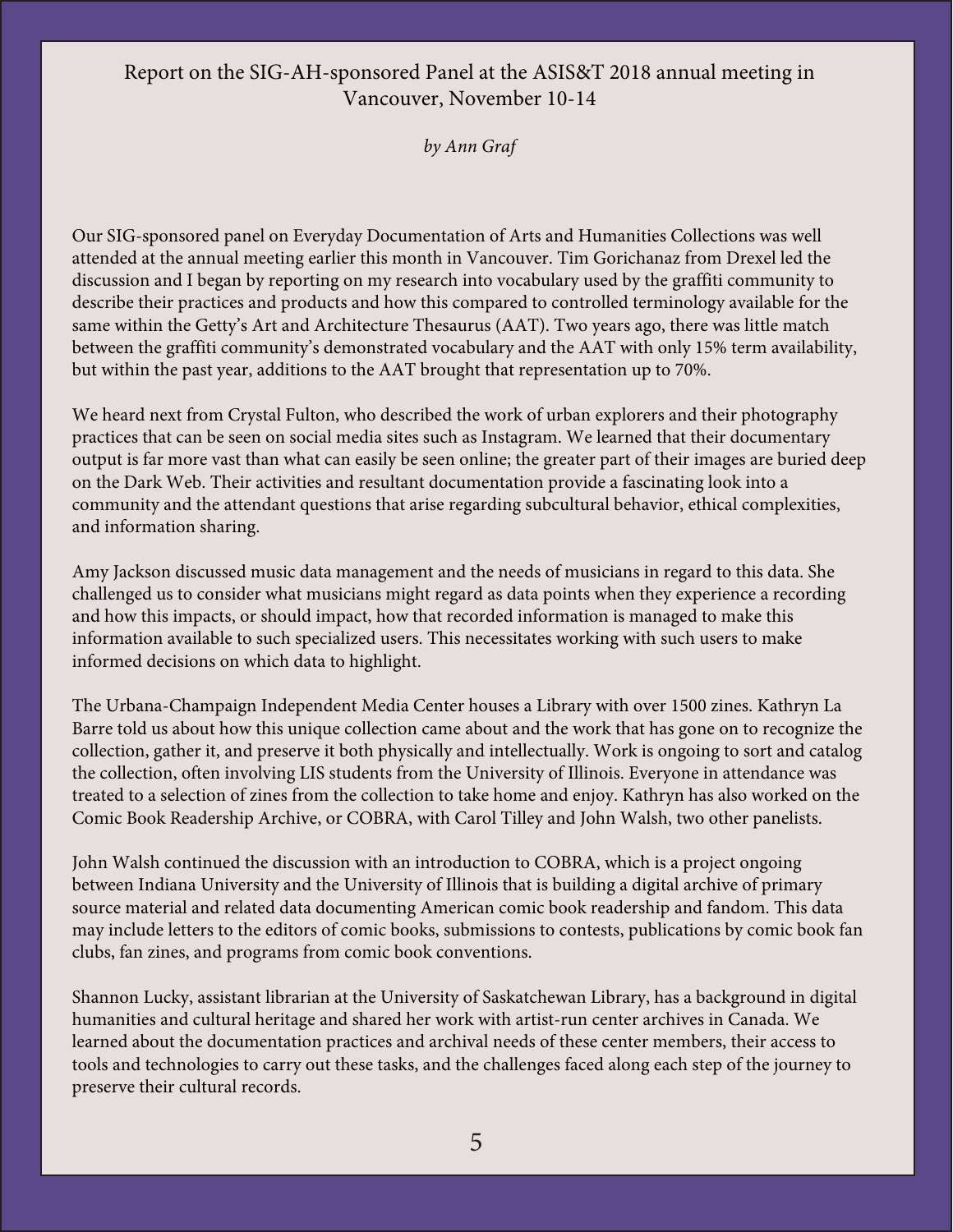#### *continued from page 5*

We enjoyed an engaged audience and carried on a lively discussion for the 90-minute session. Plans are being discussed among panel members for further presentation and publication opportunities.

Ann Graf, Assistant Professor, Simmons University



SIG AH Panel at the 2018 Annual Meeting. Panelists (left to right): Tim Gorichanaz (Drexel University), Ann Graf, (Simmons University), Crytal Fulton (University College Dublin), Amy Jackson (University of New Mexico), Kathryn La Barre (University of Illinois at Urbana-Champaign), John Walsh (Indiana University), and Shannon Lucky (University of Saskatchewan Library). Photo contributed by Ann Graf



Panorama of Vancouver, taken from Stanley Park Photo contributed by Ann Graf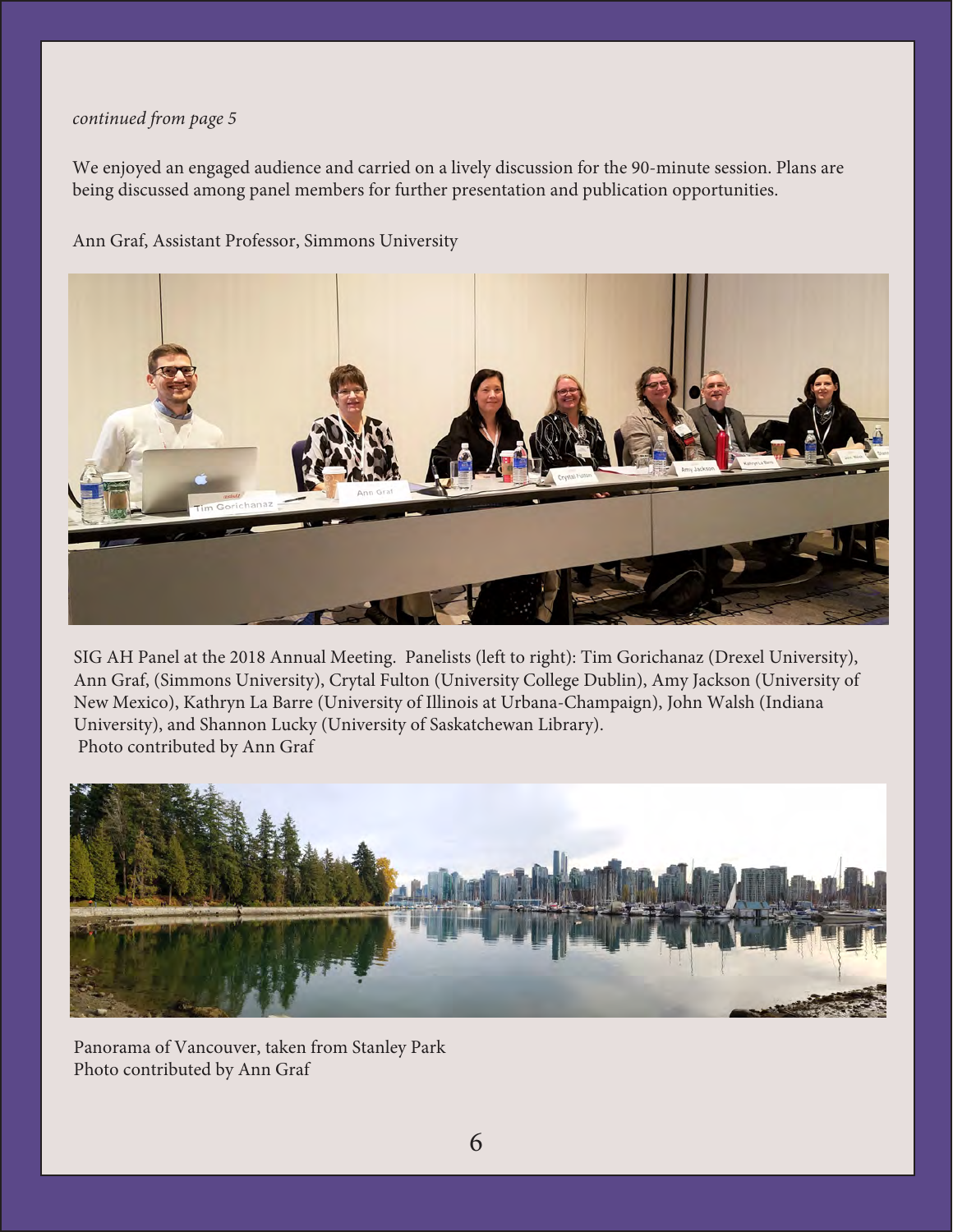# **A New Leader's Perspective on ASIS&T 2018**

*by Ana Roeschley*

The 2018 ASIS&T Annual Meeting in Vancouver was my first one. As a relatively new member, the inperson exposure to so many interesting sessions was very exciting. The opportunity to exchange ideas with some of the names in the articles I have been reading throughout my PhD coursework was even more exciting. While the idea of networking can seem tedious and inauthentic, I found that the well-rooted ASIS&T members who took their time to speak to me genuinely care about my experience in the organization. This includes the individuals in SIG AH.

ASIS&T New Leaders are expected to work with an group within the larger organization. When I applied for the New Leaders Award, I chose SIG AH as my top choice of assignment and I am so glad to have gotten my wish. The SIG AH panel and business meeting were highlights of the Annual Meeting. The panel highlighted scholars documenting fascinating acts of human expression including graffiti and urban photography. The business meeting provided me with great insight into the SIG and our plans for the future. I was struck by how thoughtful other members were in welcoming my input. I am excited to find my home within ASIS&T with SIG AH and look forward to our programming throughout the year.



Ana Roeschley of SIG AH holding her New Leaders Award Photo contributed by Ana Roeschley

New Leaders Award Recipients at the 2018 Annual Meeting in Vancouver. Photo contributed by Ana Roeschley